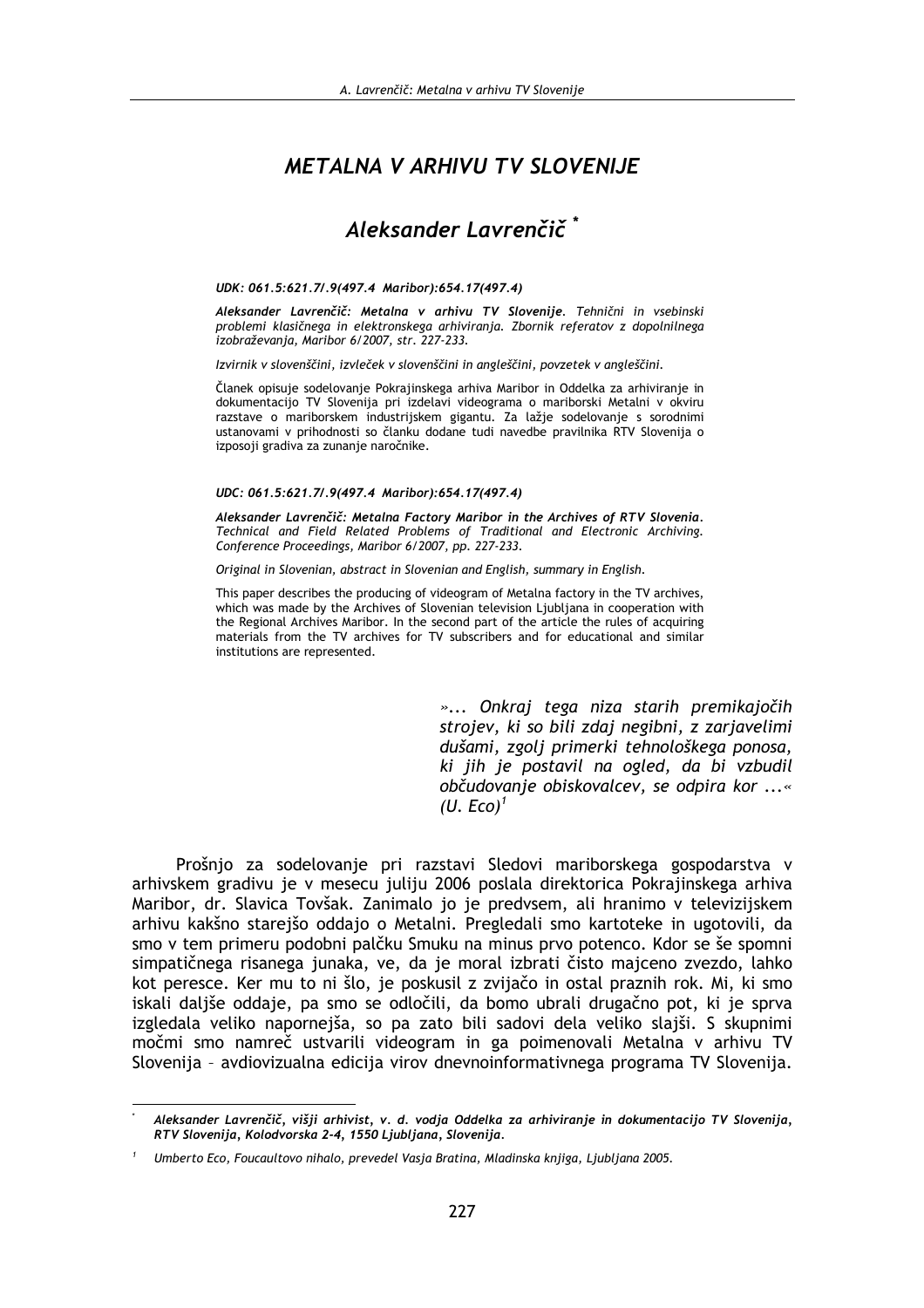Da bi bila zmeda še malo večia, smo v uvodni špici pred nazivom podietia dodali še eno veliko tiskano črko M in tako približali naš izdelek uradnemu logotipu Metalne. To je bilo pač leto, v katerem smo se Slovenci zabavali z logotipi in slogani. Toliko za uvod. Sicer smo spotoma izumili še nekaj novih prijemov in bližnjic, vendar o njih nekoliko več kasneje, še posebej zato, ker avtorju prispevka, ki je doma s Tolminskega, pri iskanju bližnjic ne gre slediti. Obstaja namreč zelo star in lep rek: »Pot se vleče kot tolminska bližnjica.« Kdor ga je že izkusil na lastni koži, dobro ve, o čem govorim.

Torej, pri iskanju oddaje za predvajanje na razstavi, nismo imeli sreče, ker se nam niso ujemali kriteriji za predvajanje. Morala bi biti dovolj stara, primerne dolžine in s primerno vsebino, predvsem pa velja, da neko določeno časovno patino predstavljajo črno-beli posnetki. Še najbolj se je našim kriterijem približala oddaja Darka Marina o delegatskem sistemu v Metalni iz leta 1977 (DFR - dokumentarno felitonska redakcija: Razgledi - Take so izkušnje). Oddaja ima letos že spoštljivo »pestnerjansko« starost trideset let, vendar je bila posneta v barvni tehniki. In roko na srce, tudi tema oddaje ni ravno povšeči novim časom. Zato smo napravili seznam yseh posnetkov o Metalni, ki jih televizijski arhiv hrani na filmskih kolutih in najprej opravili primarno selekcijo tega gradiva ter pripravili gradivo za presnemavanje na nove nosilce, ki jih uporabljamo v televizijski produkciji - imx kasete.<sup>2</sup> Pri gradivu, ki

 $\overline{2}$ Končni seznam filmskih posnetkov o Metalni je obsegal naslednje gradivo:

KF A15/3, 4 leto 1957 Maribor HE Mariborski otok, panorama, tekstilna tovarna, TAM, Metalna, 1'13"., KF 575 oddaja Poznaš svoj domači kraj - Maribor, 27. 4. 1961, v predfilmu o Mariboru tudi Metalna., KF 892/7 TVO 28. 2. 1962 Delov v Metalni, zapornice in jez Matatila Dam v Indiji, žerjav za poljsko ladjedelnico, največji te vrste na svetu, 0'39"., KF 1173/4 TVO 17. 12. 1962 Krmelj, nov obrat mariborske Metalne, 1'01"., KF 1771/2 TVD 1.5.1964 Umetniška predstavitev v tovarniški hali Metalne., KF 1943/VI, 2 TVO 24. 9. 1964 Metalna izvozila<br>ladjedelniške žerjave na Poljsko, 35"., KF 1975/2 TVO 17. 10. 1964 Jeklena konstrukcija za halo Tivoli v Metalni., KF 3128/1 TVO, 19. 5. 1965 Mariborska Metalna izdelala cevovod za HE., KF 3221/I, 5 TVO 19. 5. 1965 izvolili nove člane v organe samoupravljanja, 40"., KF 3300/1 TVO, 28. 6. 1965 Avbelj in Jama v Metalni, 35"., KF 3350/2 TVO 29. 7. 1965 uveljavljanje novih gospodarskih ukrepov v Metalni., KF 4064/4 TVO 27. 5. 1966 iz Metalne odpremili del tlačnega cevovoda za HE v Kambodži, 40"., KF 4225/2 2 a perfo TVO 19. 8. 1966 Metalna in investicije: izvoznik investicijske opreme, serije cevovodov za tujino, izdelava konstrukcij, 4'31"., KF 4316/6 TVO, 28. 9. 1966 Metalna priredila simpozij o ladijski opremi, 35"., KF 4897/6 6 a perfo TVO 6. 6. 1967 Metalna Maribor., KF 5069/5 TVO 6. 9. 1967 Pogreb delavcev Metalne v Mariboru, 45"., KF 5244/1 TVO 6. 12. 1967<br>Transport ladjedelniškega žerjava Metalna za Uljanik, 45"., KF 5321/ 3a TVO 9. 1. 1968 V Metalni podpis pogodbe za izdelavo hidromehanske opreme za HE Djerdap, 45"., KF 5625/3 TVD 13. 5. 1968 V Metalni končali montažo najsodobnejših električnih avtomatskih naprav za varjenje, 1'10"., KF 5840/7 TVD 6. 8. 1968 Metalna končuje nekaj velikih konstrukcij za naročnike doma in v tujini, 2'10"., KF 6209/4 TVD 30. 12. 1968 Obisk v Metalni, pogovor s projektantom visoko produktivne avtomatske naprave, 4'00"., KF D 7/9 Po Sloveniji, 24. 4. 1969 Metalna bo izdelala za romunski del HE Djerdap zapornice, prve so že odpremili na gradbišče, 40"., KF D 399/9 9 a perfo TVD 13.4.1970 Dogovor za gradnjo nove tovarne žerjavov v Senovem 3'30"., KF D 547/I, 6 6 a perfo TVD 11. 9. 1970 50 let Metalne in 20 let samoupravljanja, ing. Slavko Belina, 3'30"., KF D 555/5 TVD .<br>19.9.1970 V mariborski Metalni, tovarni investicijske opreme so proslavili 50 letnico obstoja in 20 letnico samoupravljanja, 45"., KF D 824/1, 3 3 a perfo TVD 7. 6. 1971 Metalna s poslovnostjo prek kriz, 2'40"., KF D 894/3 TVD Metalna postavila svoj obrat v Luki Koper, 1'55"., KF D 913/I, 2 TVD 7. 9. 1971 Marko Bulc v Metalni Maribor, 1'10"., KF D 975/3 TVO 3. 11. 1971 preusmeritev senovskih rudarjev, 35"., KF D 1008/4 TVD 4.12.1971 iz Metalne poslali velik tovor za ladjedelnico 3. maj na Reki 35"., KF 1151/I, 8 TVO KF D 1151/I, 8 izvoz Metalne, 1'10"., KF D 1297/I 3, 3 a perfo TVD 9. 9. 1972 Metalna, 3'34"., KF D 1409/I, 2, 2 a perfo TVD 25. 12. 1972 združevanje kovinske industrije Metalna, Boris Vadnjal, direktor Metalne, 2'50"., KF D 1634/2 TVD 30. 7. 1973 Devizno poslovanje Metalne, 1'50"., KF D 1700/4 4 a perfo, TVD 1. 10. 1973 Republiški problem v Metalni 2'50"., KF D 1919/III, 4 TVD 30. 4. 1974 V Metalni podpisali pogodbo o skupnem vlaganju z nemškim podjetjem Ren za izdelavo kmetijskih strojev, 35"., KF D 1933/2 TVO 14. 5. 1974 Metalna, velika hala, izdelki, varjenje, iskre, delo perfo TVD 6. 5. 1975 uspešna sanacija Metalne, proizvodnja., KF D 2420/3 3 a perfo TVD 1.9.1975 stabilizacija v .<br>Metalni, izdelava 250 tonske stiskalnice in velikega ladjedelniškega žerjava za SZ in Romunijo, 2'15"., KF D 2518/2 2a perfo TVD 7.12.1975 uspešna sanacija Metalne, proizvodnja, Ivan Zorman, 3'00"., KF D 2578/3 TVO 31. 1. 1976 izvoz Metalne, težka kovinska industrija, 55"., KF D 2569/1/1 TVD 23. 1. 1976 Mika Špiljak je z Janezom Berboričem in Ivanko Vrhovščak obiskal Maribor, ogled Metalne 55"., KF D 2774/II, 1 TVD 9. 8. 1976 Gospodarski razvoj Maribora - TAM, Metalna, 3'00"., KF D 2883/I, 3 TVD 23. 11. 1976 Metalna na novi poti, proizvodnja 2'20"., KF 10868 Po sledeh napredka, 26. 4. 1977 4. prispevek Metalna Maribor - nov način varjenja., KF 10998 Po sledeh napredka, 21. 6. 1977 3. prispevek Dejavnost raziskovalnega inštituta Metalne Maribor, 33'15"., KF D 3148/I, 1 1a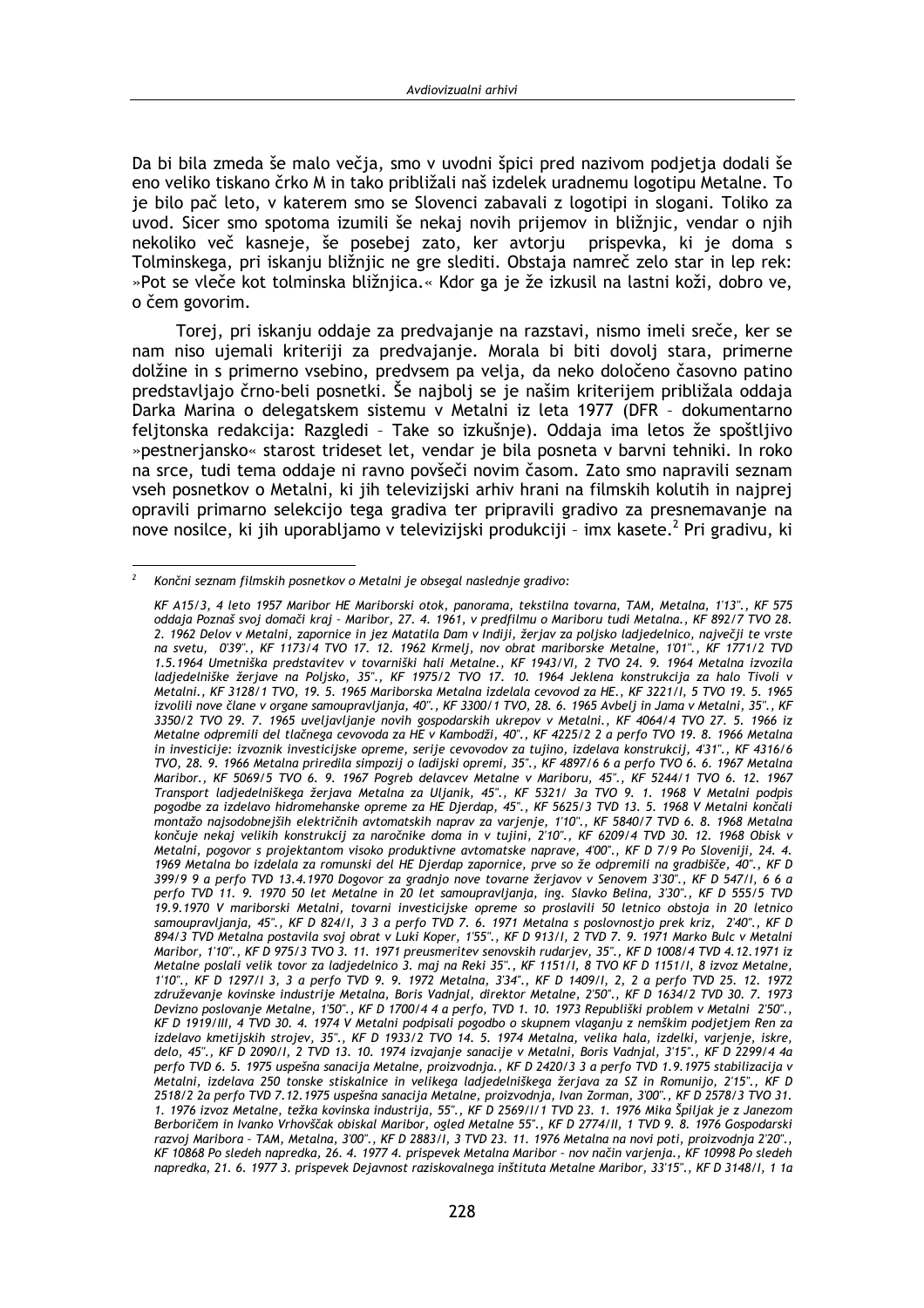je računalniško obdelano in ga hranimo na beta in imx kasetah, je bila selekcija in priprava posnetkov za izdelavo videograma nekoliko lažia. Po ogledu, ki smo ga opravili skupaj s Slavico Tovšak in Leopoldom Mikcem Avberškom, smo se glede na dolžino prispevka na razstavi odločili za nadaljnjo selekcijo pri izbiri gradiva za videogram. Pri izbiri gradiva smo bili omejeni s tehničnimi zmožnostmi in časovnimi termini pri delu v montažah televizijske produkcije. Ključnega pomena za dokončni izbor pa je bilo tehtanje med verodostojnostio in atraktivnostio, pri čemer smo se odločili za prvo. Zato v videogramu nismo uporabili krajših ali daljših odlomkov iz prispevkov, ki bi jih s pomočjo montaže združili v privlačen spot. Rajši smo se odločili za predstavitev prispevkov v celoti, izjemi sta le uvodna in zaključna špica. Toda, ker hrani televizijski arhiv pri starejših posnetkih le slikovni del zapisa, zvočni del pa je ohranjen le v tekstu, smo se vseeno odločili za manjši poseg. Nemim posnetkov smo dodali zvok, ki smo ga izbrali med posnetki proizvodnje v slovenskih tovarnah sredi devetdesetih let preišnjega stoletja. Nekakšen slovenski industrijski tehno torej, ki pa ni vplival na vsebinske spremembe.

Naša zgodba o Metalni se razpleta od začetka šestdesetih let, ko so v tovarni iskali načine, kako povečati učinkovitost in produktivnost dela. Proizvodnja je v tem času nenehno rasla, osnovna dejavnost pa je postala izdelava žerjavov in transportnih naprav ter tudi nekaterih industrijskih objektov. Že v drugi polovici šestdesetih let pa so pogoji poslovanja postajali vse manj ugodni, saj je tako domače kot tuje ekonomsko okolje postajalo nepredvidljivo in nenaklonjeno kovinski industriji. V Metalni se niso predali. Ukrepi gospodarske reforme in spremembe v smeri tržnega gospodarstva so prisilili podjetja k iskanju lastne aktivnosti in mesta na trgu. Cilj je bil zmanjšati odvisnost od državne politike in političnih posegov v gospodarstvo. V Metalni so ocenili, da bodo v prihodnje preživeli le, če bodo uspeli odgovarjati zahtevam tržišča glede cen in dobavnega roka ter rešiti problem kreditiranja.<sup>3</sup> Sedemdeseta leta je zaznamoval jugoslovanski »eksperiment« dogovorne ekonomije. Vodstvo podjetja se je odločilo, da Metalno preoblikuje in

perfo TVD 11. 8. 1977 Sanacijski ukrepi Metalne 2'17"., KF D 3185/6 6 a perfo TVO 17. 9. 1977 Družbena<br>samozaščita OZD Metalna - proizvodnja v Metalni, 2'20"., KF D 3236/1 TVO 7. 11. 1977 Gospodarstveniki iz LR Kitajskev v Metalni, 40"., KF 11370 DFR: RAZGLEDI - TAKE SO IZKUŠNJE (delegatski sistem), D. Marin, J. Ceglar, 9. 12. 1977 Proizvodnja v Metalni Maribor, notranjost, dvigala, varjenje, varilci, stroji, delavci ob strojih,<br>brusilci, krušenje, izjave delavcev, 31'55"., KF 11369 DFR: KOMUNIST MORA BITI VZOR SODELAVCEM, Vulkanizerska delavnica Metalne Maribor, J. Bezjak, P. Hedžet, zunanjost Metalne, TOZD »TIO«, delo v<br>pisarni..., 29'20"., KF D 3365/1, 5 5 a perfo, TVD 15. 3. 1978 Odločitev delavcev v Metalni, proizvodnja, 1'58"., KF D 3399/II, 2 TVD 18. 4. 1978 Največji žerjav pri nas - novo premično dvigalo mariborske Hidromontaže.,

KF D 3462/I, 1 TVD 20. 6. 1978 zborovanje delavcev Metalne in občanov iz Maribora v pozdrav 11. kongresu ZKJ., KF D 3968/7 7 a perfo TVO 7. 11. 1979 gospodarske vesti, proizvodnja Metalne, tovarna TAM, 1'24"., KF D 4142/2 TVO 29. 4. 1980 ob občinskem prazniku občine Maribor so podelili nagrade - zlati grb prejela Metalna, 35"., KF D<br>4153/I, 3 3 a perfo, TVD 15. 5. 1980 podpis sporazuma Metalna Maribor \_ Železarna Ravne, proizvodnja, izjava 2'30"., KF D 4240/2 2a perfo TVO 5. 8. 1980 planiranje v Metalni - posnetek tovarne, proizvodnja, izjava Marta Kregar 2'25"., KF D 4356/9, 4 TVD 29. 11. 1980 Napoved ogled, razstava strojev v novi tovarni, 60 let Metalne, proizvodnja, Herman Špička, skupaj 2'05"., KF D 4388/2 2a perfo TVD 31. 12. 1980 portret izumitelja Ivana Munde iz mariborske Metalne, 150"., KF D 4435/l, 2 2a perfo TVD 16. 2. 1981 Izvoz Metalne, Jurij Kokol, zunanjost 2'40"., KF D 4553/l, 3 TVD 17. 6. 1981 izvoz 1. 1981 Izvoz Metalne, Jurij Kokol,

KF D 4594/II, 1, 1a perfo TVD 30. 7. 1981 gospodarjenje v Metalni, obrati, izjava., KF D 4715/1, 1 a perfo, TVO 4. 12. 1981 izvoz Metalne, proizvodnja, 312"., KF D 4824/2 TVO 7. 5. 1982 V Metalni odprli novo delovno halo,<br>35"., KF D 4833/III, 1 1a perfo TVD 26. 5. 1982 podpis sporazuma o gradnji nove tovarne v Karlovcu - Metalna in Jugoturbina, Herman Špička, 1'20"., KF D 4880/3 3 a perfo TVO 30. 8. 1982 20 let Metalne - tovarniška hala,  $1'20''$ .

<sup>(</sup>V seznamu so navedene inventarne številke, naslov oddaje, datum, kratka vsebina in dolžina, izražena v minutah in sekundah. Razlaga kratic: TVO - TV Obzornik, TVD - TV Dnevnik).

Jure Maček, Metalna - propadli mariborski gigant, v: Metalna, Sledovi mariborskega gospodarstva v arhivskem gradivu Pokrajinskega arhiva Maribor, Maribor 2006, str. 43 - 44.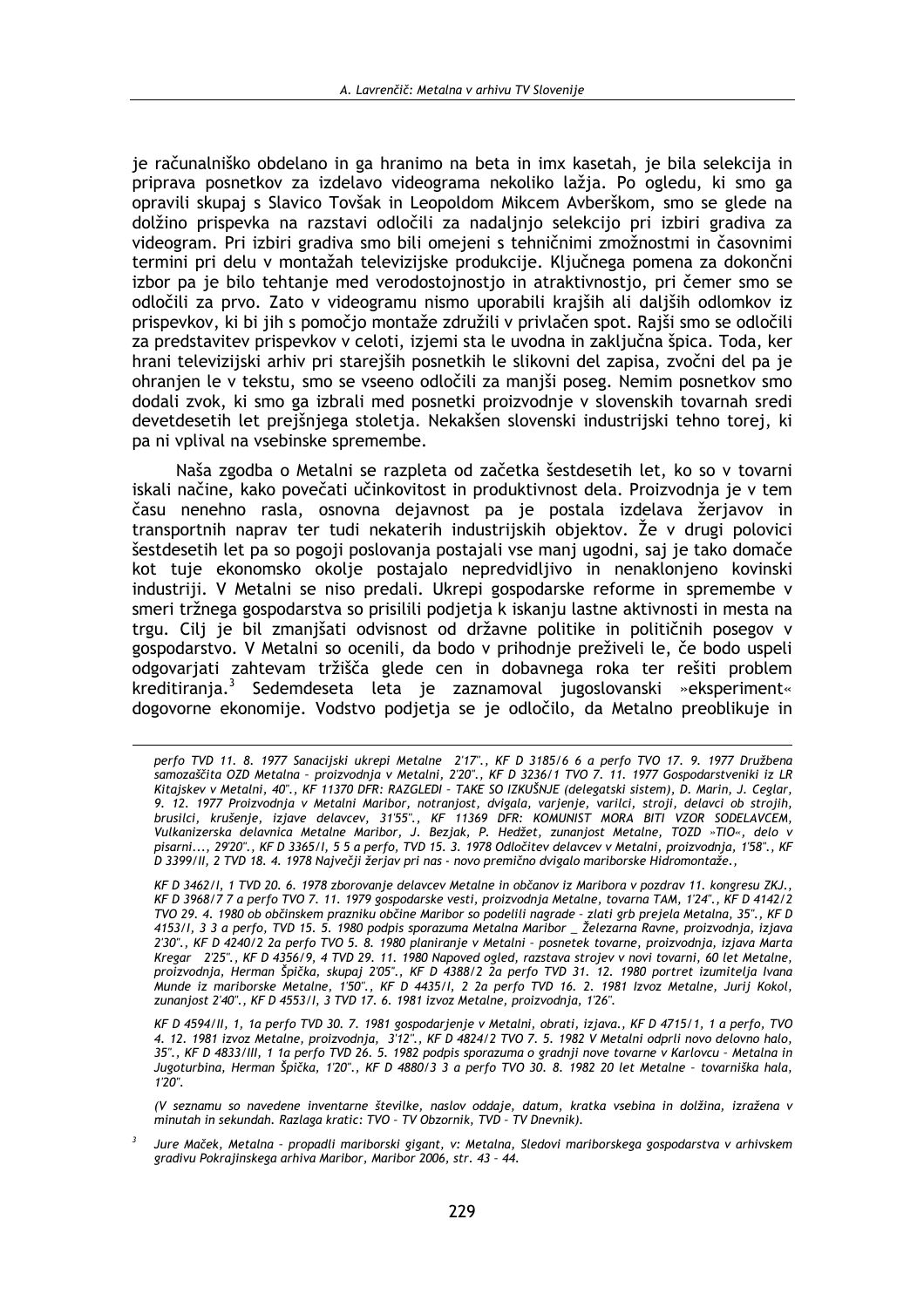razdeli v temeljne organizacije združenega dela.<sup>4</sup> Tako reorganizirana Metalna se je naslednie desetletie upirala slabemu gospodarskemu staniu v državi v osemdesetih letih. Gospodarska in politična kriza, ki sta vodili v razpad političnega sistema in države, sta Metalno pripeljali v tranzicijo devetdesetih let, v kateri je mariborski gigant, ki se ni uspel prilagoditi zahtevam tržnega gospodarstva, po dolgotrajni agoniji zapadel v stečajni postopek. Razvoj dogodkov smo dodatno poskušali ponazoriti tudi s časovnim okvirjem, ki smo ga ustvarili s simbolično predstavitvijo sprememb v razvoju televizijske tehnike. Prva dva prispevka ostajata nema, dogodek gledalcu razlaga dodani telop, naslednjim prispevkom v kronološkem zaporedju kolaža je dodan zvok, pri barvnih prispevkih pa lahko slišimo že originalni zvok. Sledijo prispevki, presneti z beta kaset, ki že vsebujejo originalne telope, zgodba pa se zaključi s prispevkom, ki nakazuje konec agonije in stabilizacijo razmer v Metalni, hkrati pa nas kravl telop z borznimi indeksi že opominja na vstop v novo tisočletje, preoblikovanje in sanacijo podjetja ter nov zagon v prihodnosti. V telope smo vstavili tudi imena avtorjev prispevkov. Žal nismo uspeli razvozlati vseh kratic avtorjev prispevkov, ki so podane v tekstih, med vsemi avtorii pa moram posebej omeniti Marjana Šrimpfa, ki je s svojim delom dopisnika Televizije Slovenije dal ogromen prispevek mestu Maribor in njegovi okolici. Za lažje spremljanje videograma dodajam na tem mestu zapise tekstov nemih prispevkov:

### TV OBZORNIK, 28, 2, 1962, T; 1046

»V mariborski tovarni težke investicijske opreme »Metalna« bodo letos izdelali še enkrat več take opreme kot lani. Največ bo različnih žerjavov in mostovnih konstrukcij, namenjenih številnim državam Afrike, Azije in Južne Amerike. Pravkar končujejo dela pri izdelavi 23 zapornic za Matatila Dam jez v Indiji. Imajo pa že tudi nova obsežna naročila za izdelavo razne opreme za Indijo in Etiopijo. Zdaj izdelujejo za neko poljsko ladjedelnico največji ladjedelniški žerjav na svetu. Težak bo 1200 ton in bo lahko prenašal 630 ton bremen.«  $(N, P, S)$ 

# TV DNEVNIK, 1.5. 1964, T: 2646

»... Spreminjajo se časi ... Ni še tako daleč čas, ko bi bila umetniška predstava v tovarniški hali nezaslišana reč. Danes je to nekaj naravnega, razumljivega, še posebej ob velikem dnevu. In prav je tako ...«

# TV OBZORNIK, 17, 10, 1964, T: 3004

»V tovarni kovinskih konstrukcij in strojnih naprav Metalna iz Maribora pospešeno izdelujejo ogromno jekleno konstrukcijo za veliko športno dvorano Tivoli na stadionu inženirja Bloudka v Ljubljani. Celotna jeklena konstrukcija bo težka nad 1000 ton. Del jeklene konstrukcije je že izgotovljen, pravkar pa izdelujejo dva glavna nosilca. V Metalni pričakujejo, da bodo celotno jekleno konstrukcijo končali že v mesecu decembru. Načrte za jekleno konstrukcijo sta izdelala inženirja Boris Vadlin in Franc Grilc, glavni projektant velike dvorane pa je inženir Marijan Božič.« (Slavko Fras)

Isti, str. 46.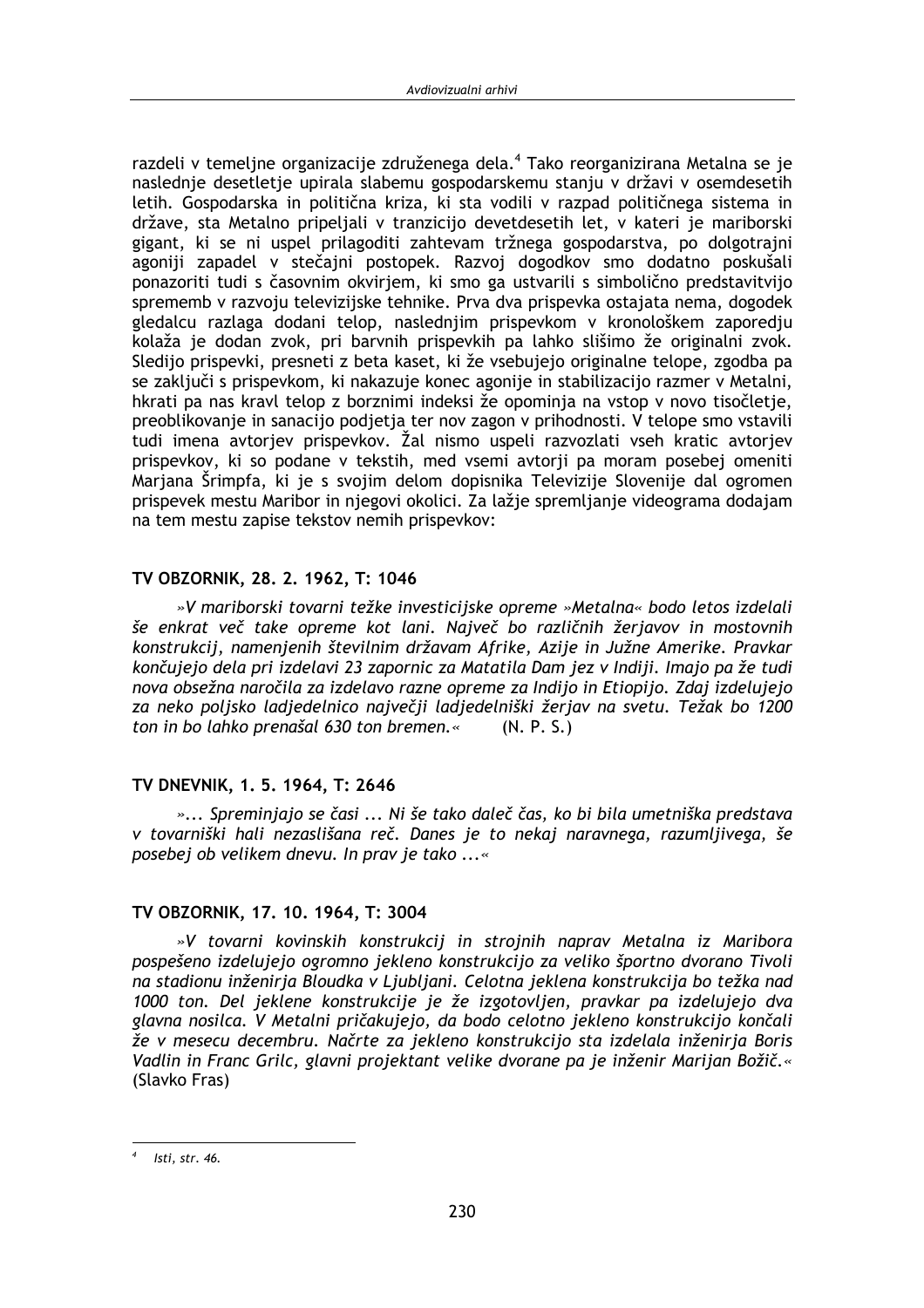### TV OBZORNIK, 27, 5, 1966, T: 5014

»Iz mariborske Metalne so včeraj odpremili za hidrocentralo Kirirom v Kambodži del tlačnega cevovoda. Načrte za gradnjo te velike hidrocentrale je izdelal Energoprojekt iz Beograda, mariborska Metalna pa je prevzela izdelavo kanalskega in tlačnega cevovoda. Oba cevovoda sta dolga 5.700 metrov. Kanalski cevovod, dolg 3.100 metrov, so že poslali v Kambodžo, prvi del tlačnega cevovoda, dolgega 2.600 metrov pa so odpremili včeraj. Oba cevovoda bosta veljala z montažo vred 700.000 dolarjev, montažo cevovodov v Kambodži pa bodo opravili monterji iz Metalne.«  $(IC.)$ 

### TV OBZORNIK, 6. 12. 1967, T: 6846

»Sinoči je mariborska Metalna odpremila v puljski Uljanik velikanski ladjedelniški žerjav, visok nad 60 metrov in brez obtežitve težak okrog 280 ton. Kolona težkih prikoličarjev, na katere je žerjav naložen, se pomika s hitrostjo 30 km na uro, tako da bo v Pulj prispela šele jutri. Ker so posamezni deli žerjava nenavadno široki in visoki do 6 metrov, so morali med prevozom po cesti že dvigniti več telefonskih napeljav, v Ljubljani, kamor je kolona prispela davi takoj po polnoči, pa so morali dvigniti celo električne napeljave za trolejbuse in železnico.« (Slavko Splihal)

#### TV DNEVNIK, 13. 5. 1968, T: 7399

»V mariborski Metalni so končali montažo štirinajstih najsodobnejših električnih avtomatskih naprav za varjenje znamke Ekomati 300. Nove naprave so domač izdelek iz so rezultat sodelovanja med kranjsko Iskro ter tovarno Rade Končar iz Zagreba. V Metalni so nove stroje dalj časa preizkušali, šele potem so se odločili za nakup. Pri preizkušanju so ugotovili, da so popolnoma enakovredni uvoženim, imajo pa še to prednost, da so v primeru okvare rezervni deli takoj pri roki. Novi Iskrini stroji dosegajo do tridesetkrat večio storilnost, kakovosti pa ni moč primeriati z dosedanijm klasičnim načinom. Podobno je s plinskimi stroji Ekomatik, s katerimi je mogoče ob uporabi plina argona variti vse vrste barvnih kovin. Metalna, katere glavni delovni postopek je prav varjenje, saj v tovarni varijo ladijske pokrove, mehansko opremo za hidrocentrale, žerjave in podobno, namerava v prihodnje postopoma celotno varilno obdelavo iz dosedanje ročne, preusmeriti v avtomatsko.« (de)

#### PO SLOVENIJI, 24. 4. 1969, T: 8819

»Mariborska tovarna Metalna bo izdelala za romunski del hidroelektrarne Djerdap štirinajst orjaških zapornic. Pred dnevi so prvo izmed njih že odpremili na gradbišče. Ker je ta zapornica težka 65 ton in dolga 27 metrov, so morali naročiti v sosednji Avstriji poseben desetosni vagon za prevoz tako težkih in neobičajnih tovorov. To je doslej največja zapornica, kar so jih izdelali v Metalni, pa čeprav je ta tovarna opremila že 87 hidroelektrarn. Zapornico so z vlakom prepeljali do Siska, kjer so jo pretovorili na ladjo, ki jo bo po Savi in Donavi prepeljala do te naše največje hidroelektrarne v Djerdapu.« (Ujčič - Noč)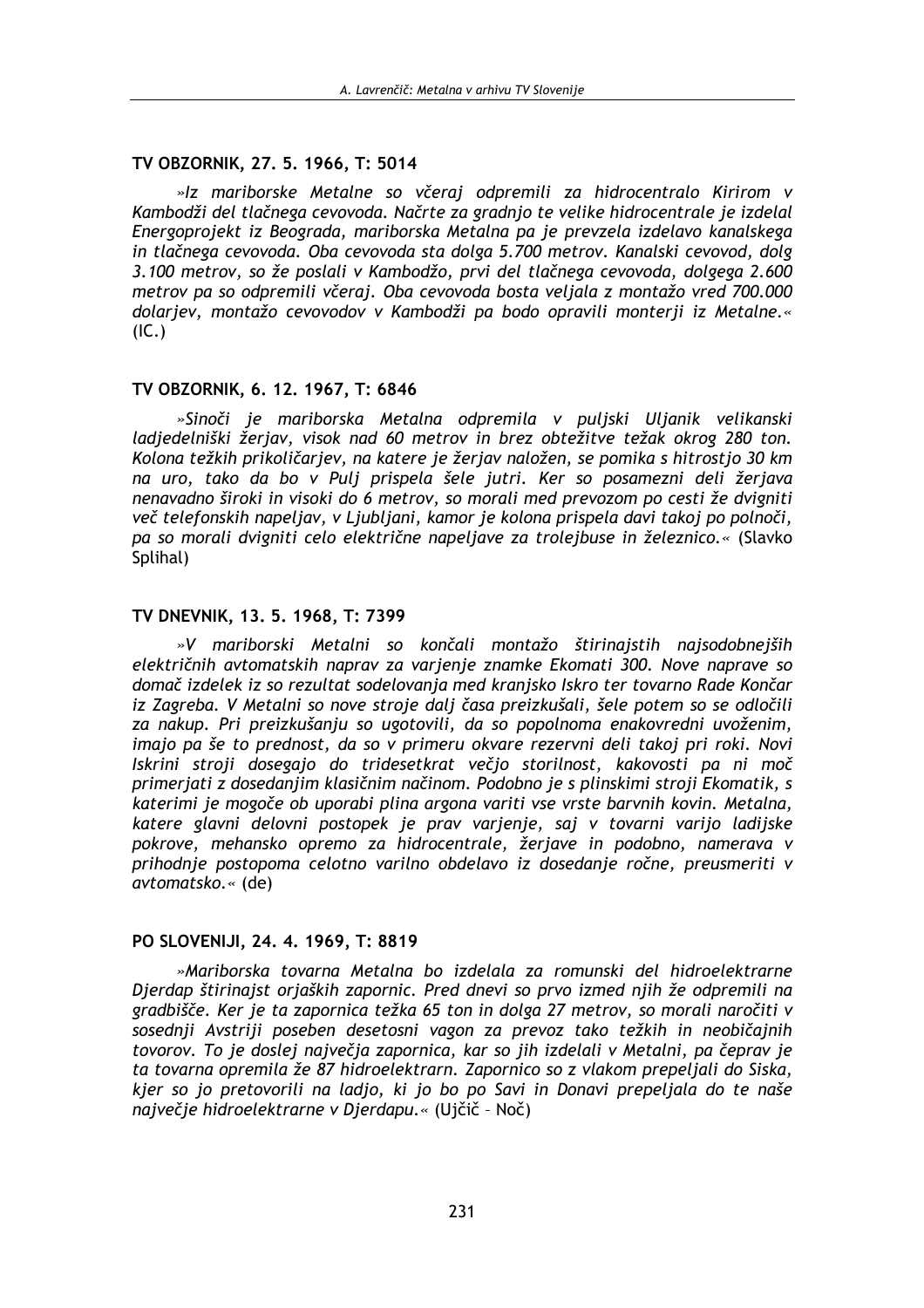### TV DNEVNIK, 4, 12, 1971, T: 12648

»Iz mariborske Metalne so danes poslali največ tovora v 50-letni zgodovini te tovarne: gre za 27 vagonov z 850 tonami delov, ki jih bodo vstavili na svojem delovišču, v ladiedelnici 3. mai na Reki, v enega izmed naivečiih žeriavov v Evropi. Človek si kar težko predstavlia, da je to pravzaprav le delček velikanskega žerjava, ki bo lahko dvignil 300 ton in pomagal graditi največje ladje na svetu. Sestavljanje žerjava je tik pred koncem; obratovati pa bo začel februarja prihodnjega leta.« (Jauk)

Pri pripravi videograma smo sodelovali: Jure Madunič (priprava filmskega gradiva za telekiniranje), Tomaž Hajdarevič (telekino), Vojko Polič (montaža in grafika), Slavica Tovšak, Leopold Mikec Avberšek in Aleksander Lavrenčič (pregled in izbor arhivskega gradiva). Za pripravo pogodbe in varno plovbo med birokratskimi čermi je poskrbela Jolanda Kolar Balmazovič. S kronološkim zaporedjem niza dogodkov iz življenja Metalne smo kot z ogromnim platnenim jadrom prekrili križarjenje štirih desetletij in na mestih, kjer so koluti počivali zasidrani v mirnih zalivih, določili točke, ki kot šivi pripenjajo jadro k jamboru. Ta sidrišča ponujajo zunanjemu opazovalcu pogled na točke, za katere se zdi, da predstavljajo nevidne točke v vesolju, na katere so pripeta nihala naših ur, časov in usod. Brez delavcev, ki so dolga desetletja predajali del svojega življenja strojem in z gibi rok vodili pot delovnih orodij, ne bi bilo ne Metalne in ne naše zgodbe.

Spoštovane udeleženke posveta, spoštovani udeleženci, bralke in bralci prispevka v zborniku. V drugem delu tega prispevka bi vam rad predstavil postopek naročanja gradiva iz arhiva Televizije Slovenija za zunanje naročnike. Predstavitev ni ekonomsko propagandne narave, saj gre v primeru naročanja za nekomercialno uporabo posnetkov za zasebne prosilce in ustanove kot so šole, arhivi, kniižnice, univerze in druge sorodne ustanove za izrazito nepridobitno dejavnost, pri kateri plačajo prosilci le za stroške kopiranja posnetkov. V izogib nesporazumom in nepotrebnim, v uvodu omenienim bližniicam, vam predstavliam šablonska navodila Službe za promocijo in marketing TV Slovenija z napotki, ki razlagajo, kaj morajo naročniki storiti, če želijo priti do posnetkov. V okviru Službe za promocijo in marketing namreč obstaja Oddelek za trženje arhiva, ki za zunanje naročnike ureja presnemavanje in prevzem gradiva, če pa kdo od gledalcev mimo te uradne poti s pomočio bližniice ubere dališo pot, na niei zaide in vpade v arhiv, mu posredujemo ta navodila. Pogosto se namreč dogaja, da so ljudje, ki se zanimajo za posnetke, razočarani, ko izvedo, da morajo posredovati osebne podatke, njihove prošnje pa mora odobriti vodstvo TVS in odgovorni uredniki ter da zadeva ni brezplačna:

#### Spoštovani,

vse posnetke, ki jih izdajamo zunanjim uporabnikom, mora odobriti vodstvo TVS in odgovorni urednik, zato vas prosim, da pripravite uradno prošnjo in sledite napotkom v nadaljevanju besedila:

Prošnjo s karseda natančnimi podatki o:

- naslovu in terminu predvajanja želenih posnetkov/oddaj,
- namen, za kaj boste uporabili posnetek,
- na katerem formatu želite, da bi prejeli posnetek, presnemavanje za zasebne zadeve je možno le na VHS kasete,